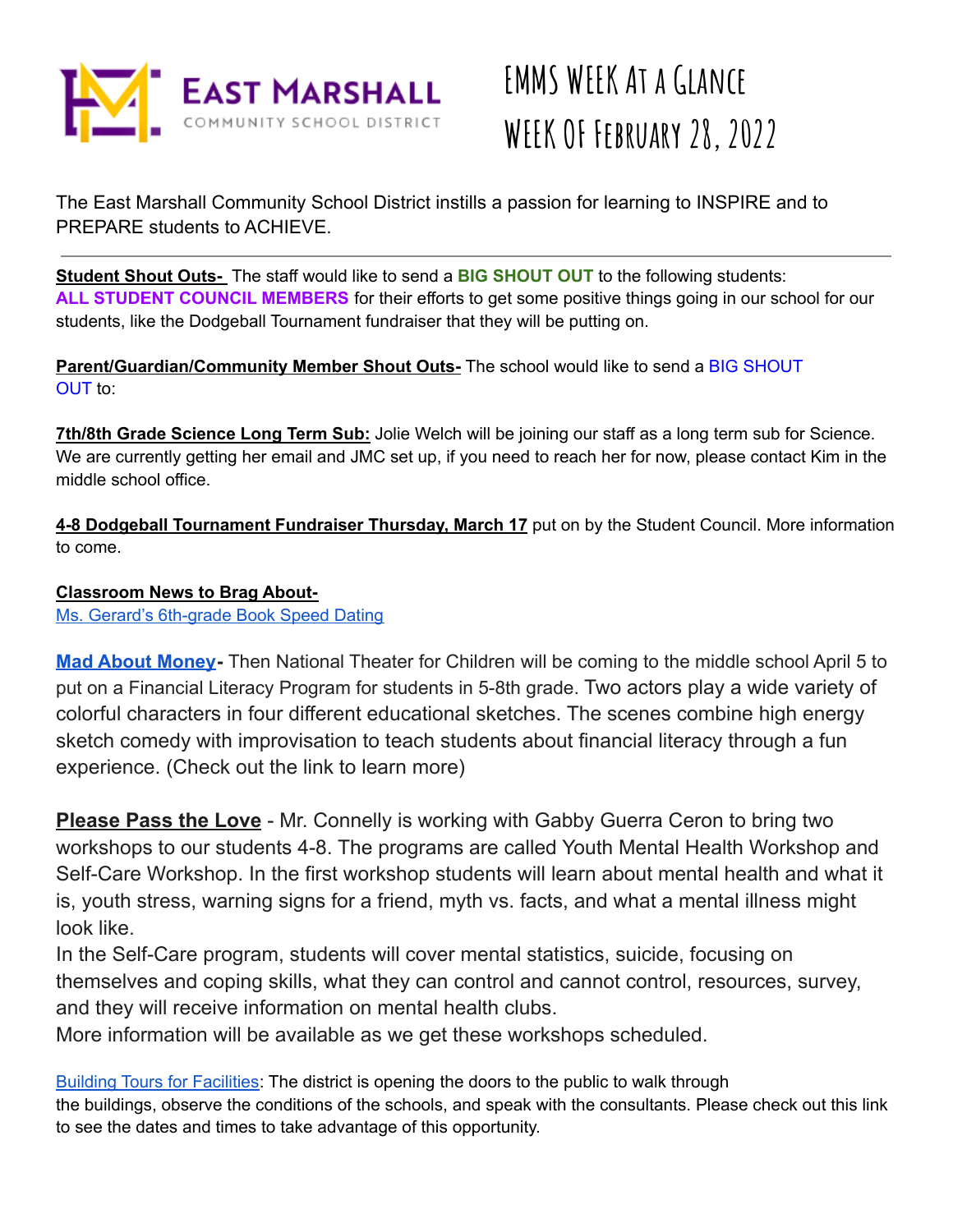

**Middle School Garden**: We are looking for parents or community volunteers to help with maintenance of our school garden. This would primarily be during summer months. If interested please contact Monica Blanchard ([mblanchard@e-marshall.k12.ia.us\)](mailto:mblanchard@e-marshall.k12.ia.us).

[Opportunity](https://docs.google.com/document/d/1Ag4tN9oeQ827FAmb_U9cBulA4KYn1N4KDiD0QMWKHfQ/edit?usp=sharing) for 8th-grade girls to improve their volleyball skills: If you have an 8th-grade girl that is interested in improving her volleyball skills check out this link.

**Central Iowa Straight Shooters** is ready for spring trapshooting registration. If you have a student who wants to participate send their name, grade, and school name to cisstrapteam@gmail.com. The student has to be in grade 6th and up. After we have an idea on numbers a meeting will be scheduled to answer questions and give more information. If your student registered for trap this fall they are already signed up for the spring season. So no action needed. If you have any questions or concerns contact Amy Searle at amys108@yahoo.com.



### **New Information**

**The Booster Club Auction is now open for "window shopping!** Please click on the link below to plan your bidding strategy. ;) <https://embc.formdash.org/live-auctions/>

The auction will go live for bidding at 8am on Friday, March 4th. Anyone with the link can bid on-line, no tickets required. Don't miss out on some fantastic items donated by generous local businesses and sponsors. All proceeds raised go to purchase equipment and supplies for our schools! Go Mustangs!

**Progress Reports:** Our teachers send out progress reports to the students that are failing a class each week. If you are wanting to see your students progress more regularly, please remember you can access this any time through [JMC.](https://emjmc.e-marshall.k12.ia.us/) If you need help with your username or password, please reach out to [kwolf@e-marshall.k12.ia.us.](mailto:kwolf@e-marshall.k12.ia.us)

Also, this [link](https://drive.google.com/open?id=1W0ZPkBJGzFtOqRGvkwLNcDREReSx9G39) will walk you through how to set up various notifications that you wish to get from JMC.

**Student Cell Phone Usage:** Parents we request your help with addressing proper use of cell phones during school. We have been having an uptick of students using their cell phones during inappropriate times of the day. Per the student handbook students are not allowed to have their cell phones out during school hours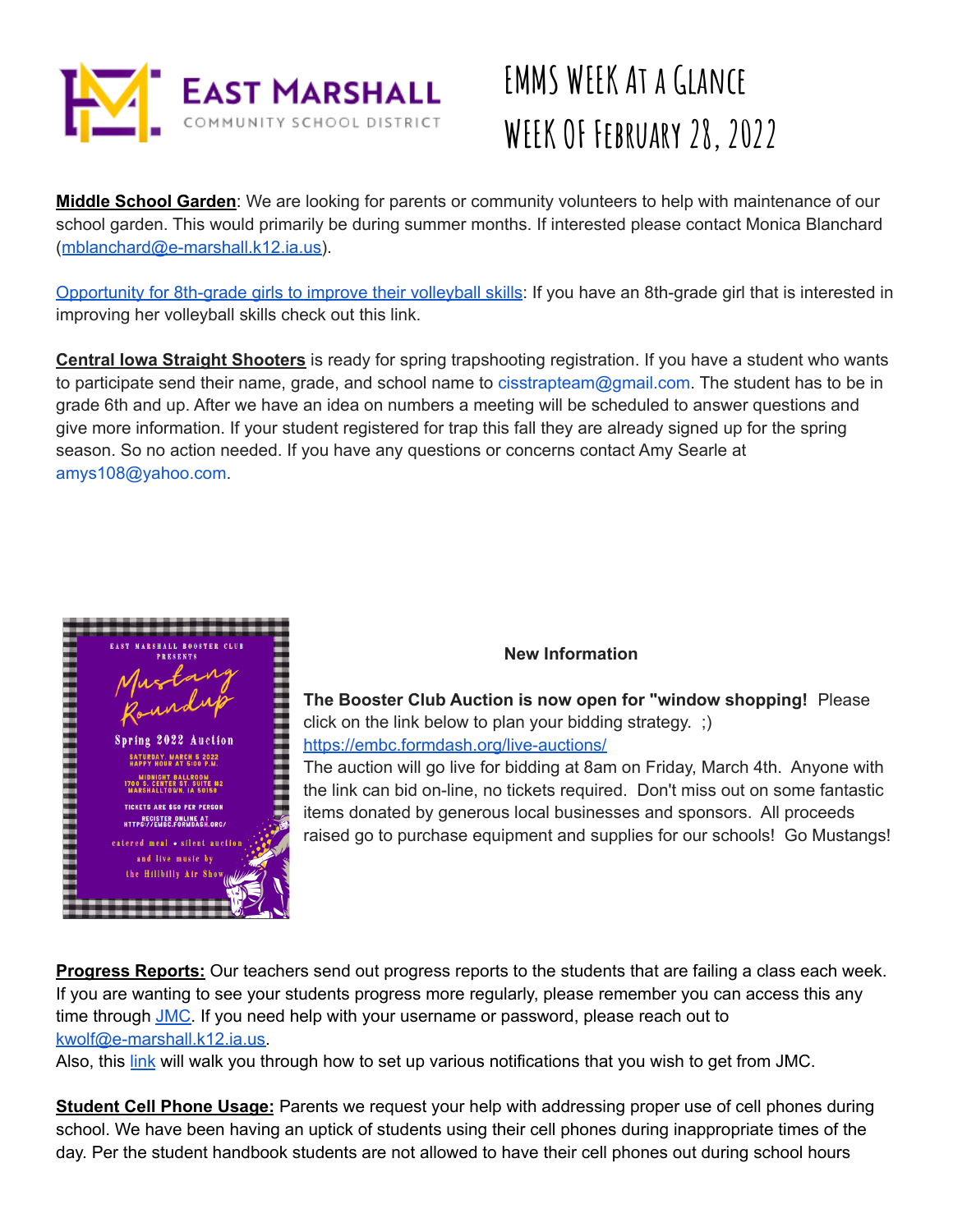

unless given specific permission by staff. Cell phones and electronics should be silenced or turned off from 8:10 a.m. - 3:20 p.m. This policy is in place to help us provide an environment conducive to learning. Avoiding distractions is hard enough without cell phones!

Moving forward we will be enforcing this policy and consequences will ensue if the following happens: The handbook states:

- 1) Students who have their cell phones out during school hours will have their cell phones held in the office until the end of the day. Students may then pick up their cell phones at the end of the day.
	- a) If the above happens they will get four chances to make a better choice.
		- i) If they don't make a better choice after 4 times or they refuse to take their phones to the office then they will have their cell phone privileges suspended as follows:
			- (1) First time, cell phones will be restricted to the office for 5 days (drop off before school, pick up at the end of school)
			- (2) After that, If this happens again, cell phones will be restricted to the office for three weeks (drop off before school, pick up at the end of school)
			- (3) If this happens yet again, cell phones will be restricted to the office for six weeks (drop off before school, pick up at the end of school)

Thank you for your support in helping us provide a more productive learning environment for our students.

**Softball Players:** Softball pitchers and catchers will start Sunday, January 9 in the old gym at the high school. 4th-12th grades will be from 3:00-4:00pm. 8th-12th grade hitting will follow at 4:00pm.

**Water Bottle Policy**- Some students have had their water bottles restricted to their lockers. We have had many questions on when students can resume bringing their water bottles. If they had their water bottle restricted to their lockers, it would be restricted to their locker for a month. Moving forward teachers will email you the date they were restricted and the date they can bring a water bottle into class. We highly encourage students not to bring the squirting water bottles if they can not be responsible with them.

**County [Baseball](https://drive.google.com/file/d/1rNsnprgo3g6KIPkkCMNEyq7hLfdecQe-/view?usp=sharing) and Softball Sign-up** Click on the link to see when and where sign-ups will be.

**East [Marshall](https://drive.google.com/file/d/1zJ_rXdRQP8bThL2PZIgOe8EHFqT_CFEO/view?usp=sharing) Hurdle Clinic:** Adam Bauder and Martha Bauder will be hosting a free hurdle clinic for any female or male athletes in 7th and 8th grade. Please click the link to find out more about it.

**Masks-** Parents we are asking for your help with the mask mandate on the buses. We are going through an extraordinary amount of disposable masks. If you have any reusable masks your children can wear, please have them wear them on the buses. Thank you for your help

**\*\*\*Lunch and breakfast menus may change as supply shortages are becoming an issue\*\*\* (I will attach these when they are updated on the website)**

February [Breakfast](https://www.emmustangs.org/app/uploads/2022/01/February-2022-Breakfast-Menu.pdf) Menu [February](https://www.emmustangs.org/app/uploads/2022/01/February-2022-Lunch-Menu.pdf) Lunch Menu March [Breakfast](https://www.emmustangs.org/app/uploads/2022/02/March-2022-Breakfast-Menu.pdf) Menu [March](https://www.emmustangs.org/app/uploads/2022/02/March-2022-Lunch-Menu.pdf) Lunch Menu